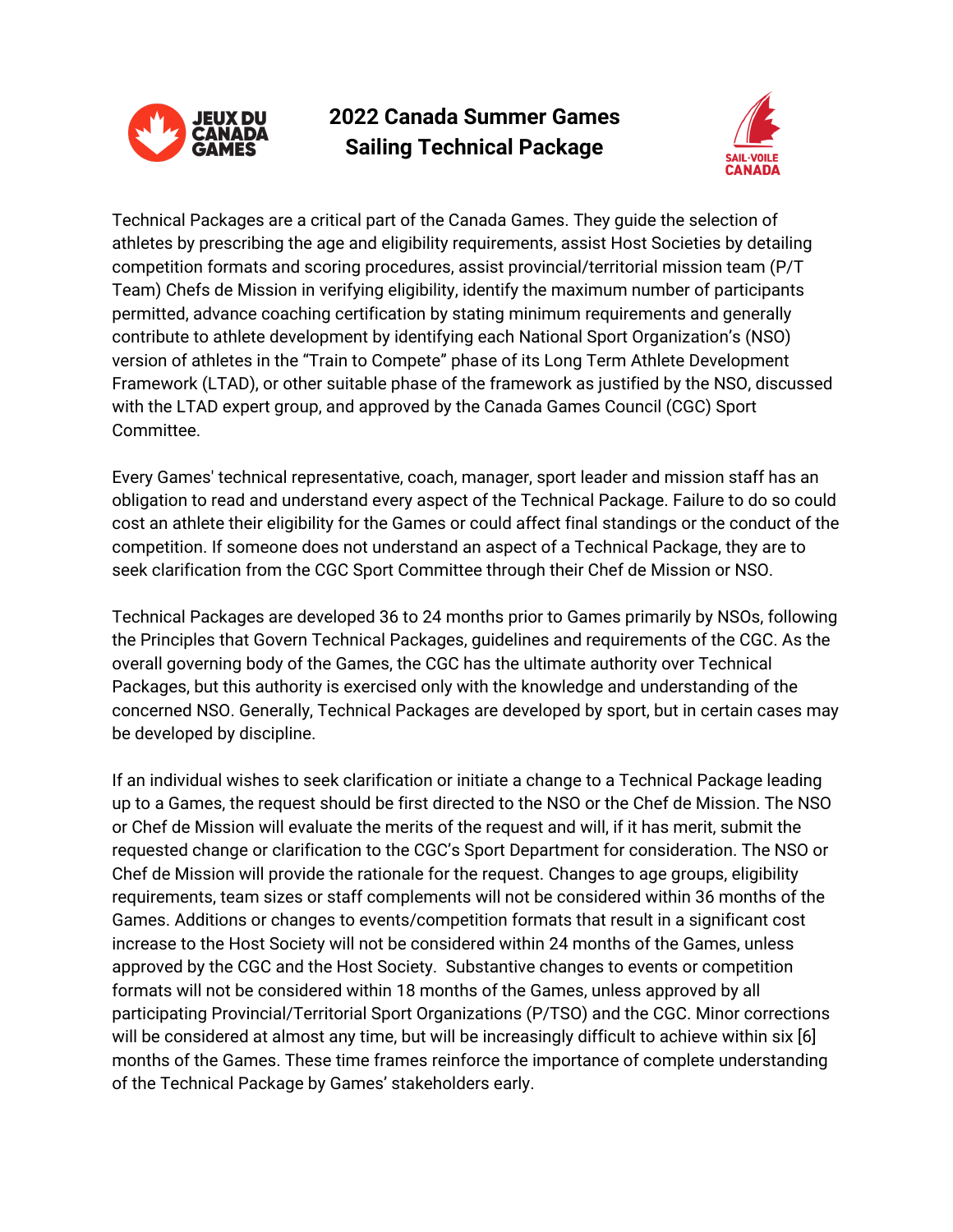## **TABLE OF CONTENTS**

| <b>SPORT: SAILING</b>                      | 4              |
|--------------------------------------------|----------------|
| <b>PARTICIPANTS</b>                        | 4              |
| Athletes                                   | 4              |
| <b>Staff</b>                               | $\overline{4}$ |
| <b>Drivers</b>                             | $\overline{4}$ |
| Additional Team Staff*                     | 4              |
| <b>Para Reallocation Policy</b>            | 5              |
| <b>CLASSIFICATION</b>                      | 5              |
| <b>Able Bodied</b>                         | 5              |
| Para                                       | 5              |
| <b>ELIGIBILITY</b>                         | 6              |
| Athletes                                   | 6              |
| Coaches                                    | 6              |
| <b>COMPETITION</b>                         | 7              |
| Events                                     | 7              |
| General                                    | 8              |
| Rules                                      | 8              |
| Schedule                                   | 8              |
| Venue                                      | 9              |
| <b>Weather Protocol</b>                    | 9              |
| TIE BREAKING RULES - COMPETITION           | 10             |
| <b>REGISTRATION &amp; EVENT ENTRIES</b>    | 10             |
| Canada Games Council Registration Deadline | 10             |
| <b>Event Entries</b>                       | 10             |
| <b>SPORT SCORING POINTS</b>                | 10             |
| <b>Single Hand Events</b>                  | 10             |
| <b>Team Events</b>                         | 11             |
| Para Events                                | 11             |
| <b>FLAG POINTS</b>                         | 12             |
| TIE BREAKING RULES - FLAG POINTS           | 13             |
| <b>MEDALS</b>                              | 13             |
| <b>COMPETITION UNIFORM</b>                 | 13             |

2022 Canada Games - Sailing Technical Package Page 2 of 18

JEUX DU<br>CANADA<br>GAMES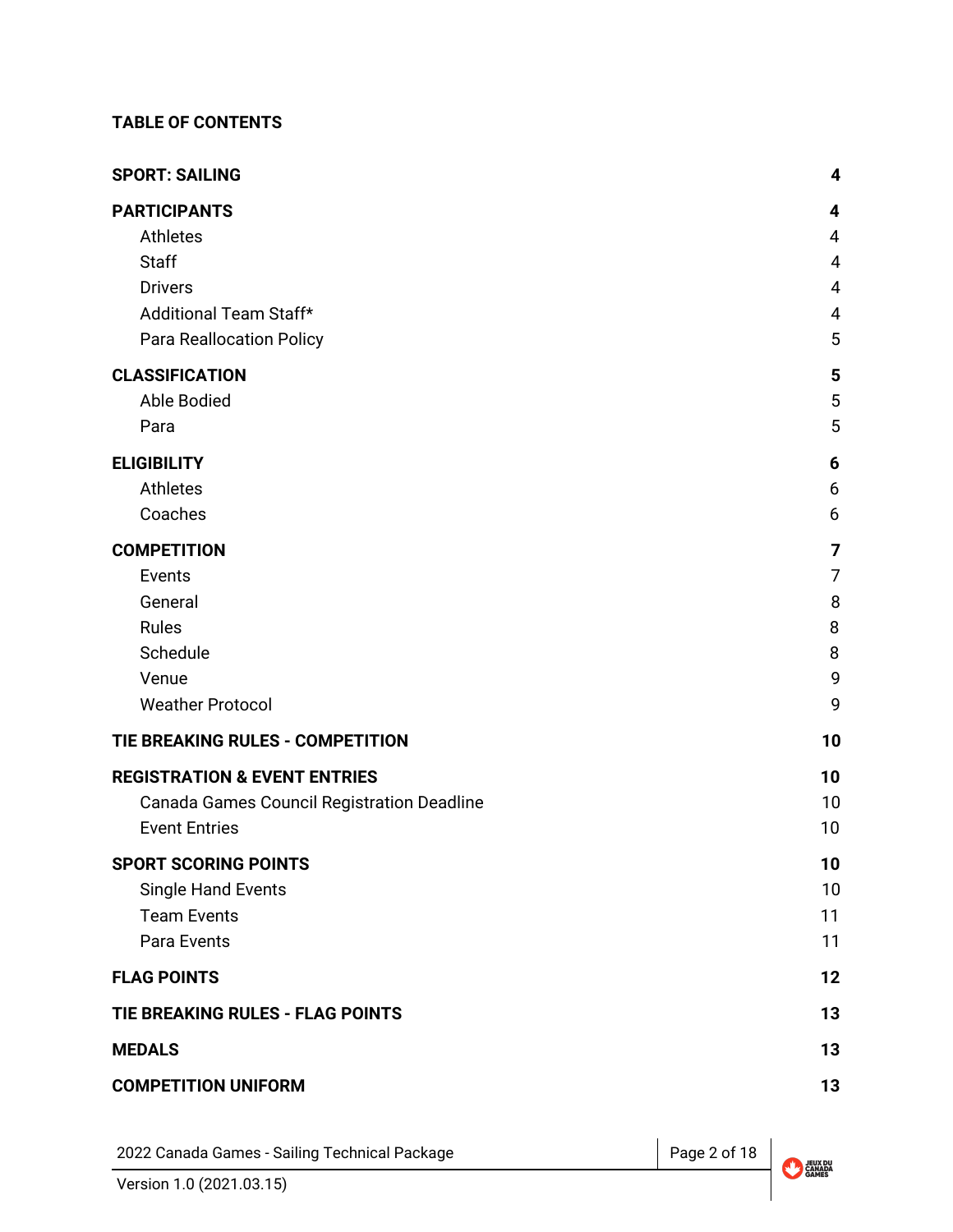| <b>EQUIPMENT</b>                                     | 13 |
|------------------------------------------------------|----|
| Safety                                               | 13 |
| <b>Boats</b>                                         | 13 |
| <b>Support Boats</b>                                 | 14 |
| <b>PROTEST &amp; APPEALS</b>                         | 14 |
| Canada Games Council Appeal Policy                   | 14 |
| <b>Competition Protests</b>                          | 14 |
| <b>ANTI-DOPING</b>                                   | 14 |
| <b>APPENDICES</b>                                    | 14 |
| <b>APPENDIX 1 - COACH CERTIFICATION REQUIREMENTS</b> | 16 |
| <b>APPENDIX 2 - PERFORMANCE GUIDELINES</b>           | 17 |
| <b>APPENDIX 3 - AGE DISPENSATION</b>                 | 18 |
| <b>APPENDIX 4 - BOAT TRANSPORTATION</b>              | 19 |

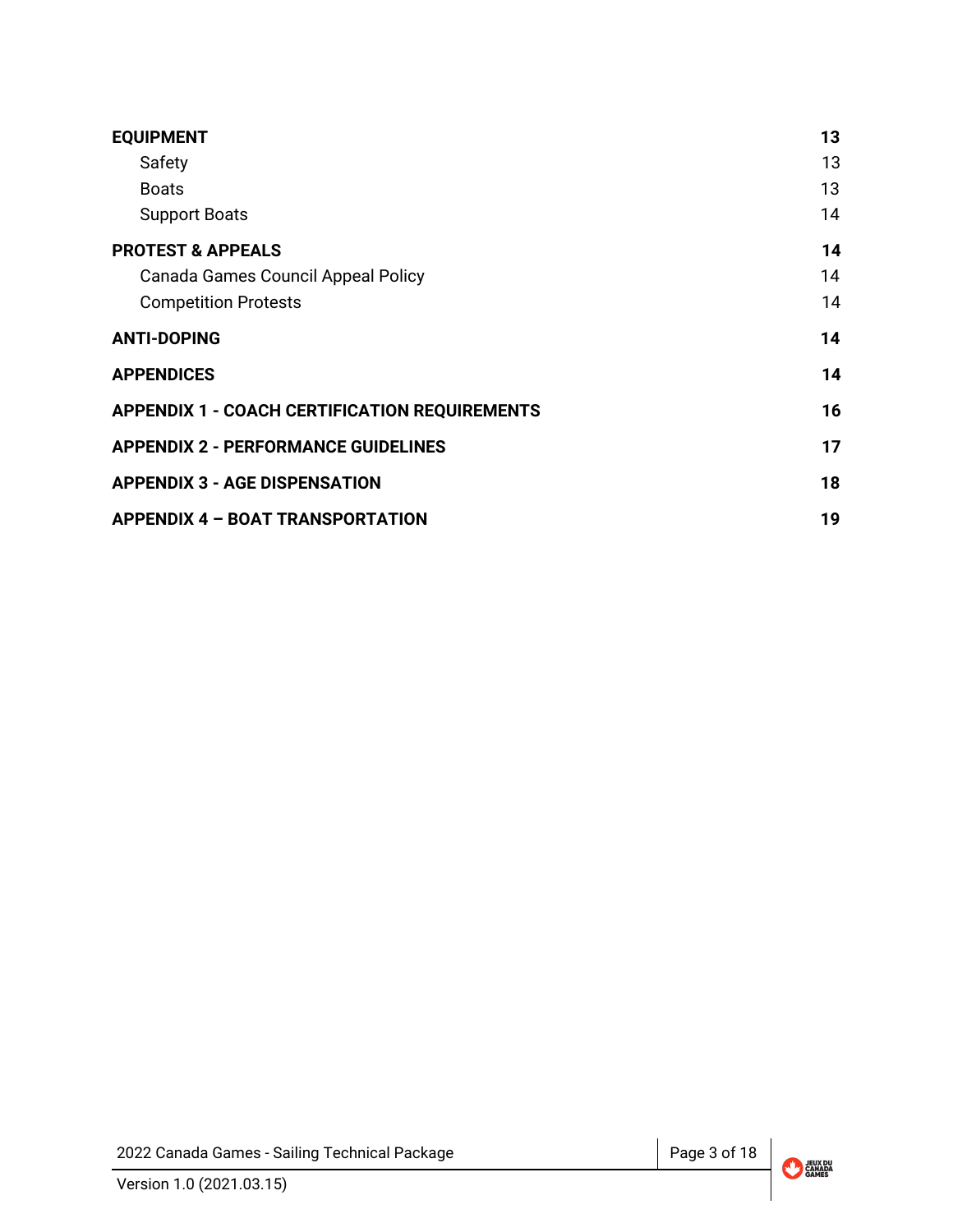## **2022 Canada Summer Games Sailing Technical Package**

#### <span id="page-3-0"></span>**1. SPORT: SAILING**

#### <span id="page-3-2"></span><span id="page-3-1"></span>**2. PARTICIPANTS**

2.1. Athletes

Able Bodied: 3 females and 3 males Para: 1 athlete (female or male)

All registered athletes must intend to compete in at least one event.

2.2. Staff

1 Coach and 1 Manager

● If female athletes are being sent, one of the staff must be female. If male athletes are being sent, one of the staff must be male.

## 2.3. Drivers

For safety reasons, two [2] boat drivers will be permitted for provinces/territories that trailer their boats to the Games. Upon arrival on-site, the drivers shall receive week-long spectator access, accommodations and a per diem.

## <span id="page-3-3"></span>2.4. Additional Team Staff\*

- Apprentice Coach
	- See Women in Coaching Canada Games [Apprenticeship](http://www.coach.ca/-p157337) Program
	- See Aboriginal [Apprentice](http://www.coach.ca/aboriginal-coaching-appreticeship-program-p158252) Coach Program
	- Apprentice coaches have same access as athletes and team staff.
- Venue Pass Holder
	- o See Venue Pass [Holder](https://drive.google.com/open?id=1i7Ggys8k7Rvy8qxCPVmjc3NjQLcR_-R2) Policy
	- Venue Pass Holders do not have access to the field of play
	- Venue Pass Holder's venue access
		- Sport Operational Zone (Zone 2)
		- Back of House Zone (Zone 3)

2022 Canada Games - Sailing Technical Package Page 1 and Road Page 4 of 18

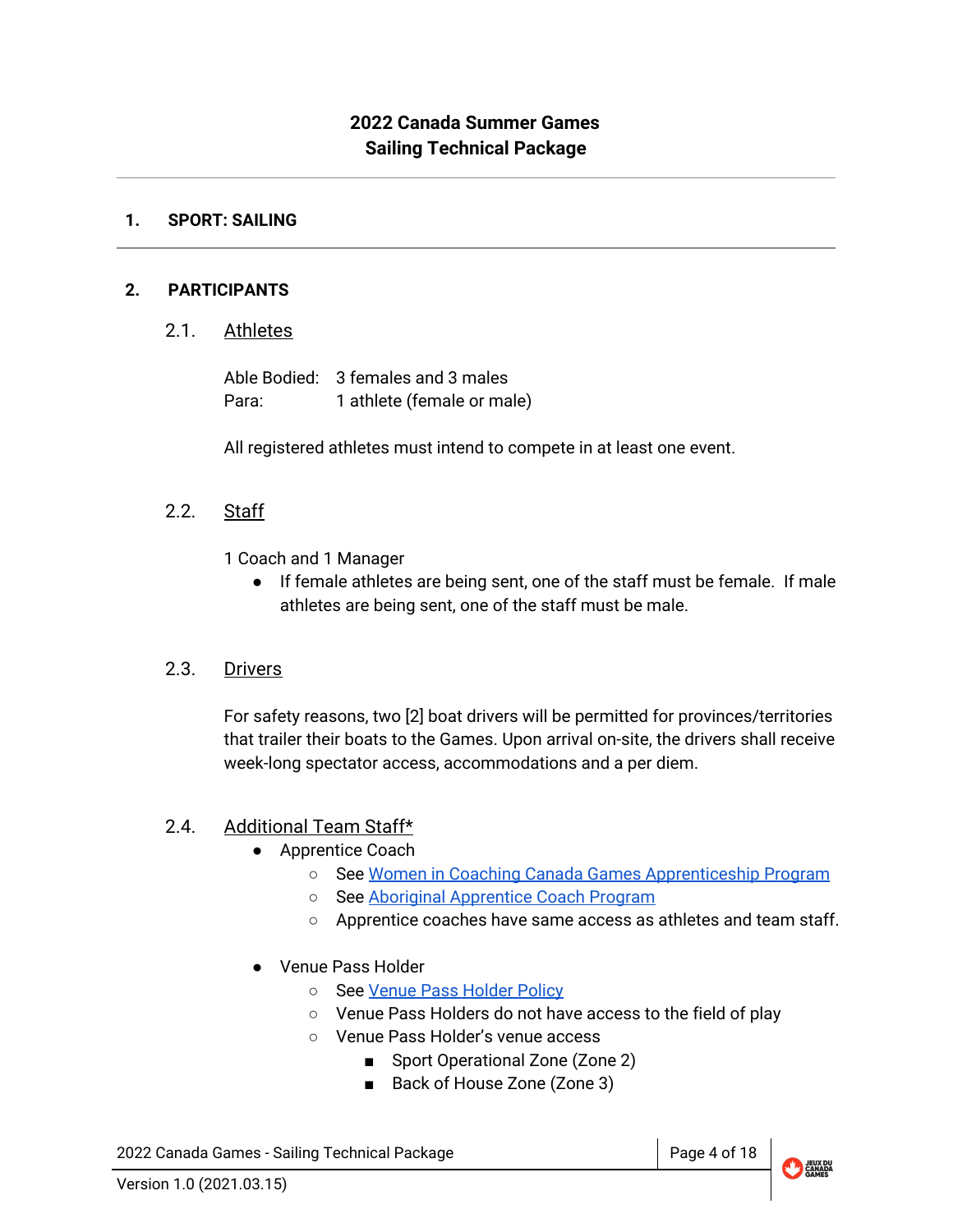\* Additional team staff positions are administered by the P/T Team. Positions must be applied for based on each P/T Team's process. For information pertaining to the process in your P/T contact your Chef de Mission.

## <span id="page-4-0"></span>2.5. Para Reallocation Policy

● The Para Reallocation Policy recognizes the challenges that exist in para sport and the level of participation needed in order to ensure meaningful and quality competition. Should the para athlete quota permitted to each team not be filled by each jurisdiction, the Para Reallocation Policy will be followed to allocate additional para athletes to the competition.

## 2.6. Support for Participants

The Canada Games Council recognizes there can be barriers to participation/attendance at the Canada Games. The below policies have been developed to provide support to participants when required:

- Support for Nursing [Mothers](https://drive.google.com/file/d/1Jiti9hwV4WCMQWroE7cpzRXtiGkzyuX-/view?usp=sharing) Policy
- [Participant](https://drive.google.com/file/d/1-ifklrlx5lwrWPUt5UUZwKxeSwcYqOa7/view?usp=sharing) Assistant Policy

## <span id="page-4-2"></span><span id="page-4-1"></span>**3. CLASSIFICATION**

- 3.1. Able Bodied
	- 15-22 as of December 31, 2022 ○ Year of birth: 2000-2007

## <span id="page-4-3"></span>3.2. Para

- 15-35 as of December 31, 2022\* ○ Year of birth: 1987-2007
- Competition is restricted to athletes with a Disability Classification of up to 7.

\*No overage exceptions will be considered for Para-Sailing.

2022 Canada Games - Sailing Technical Package Page 10 Page 5 of 18

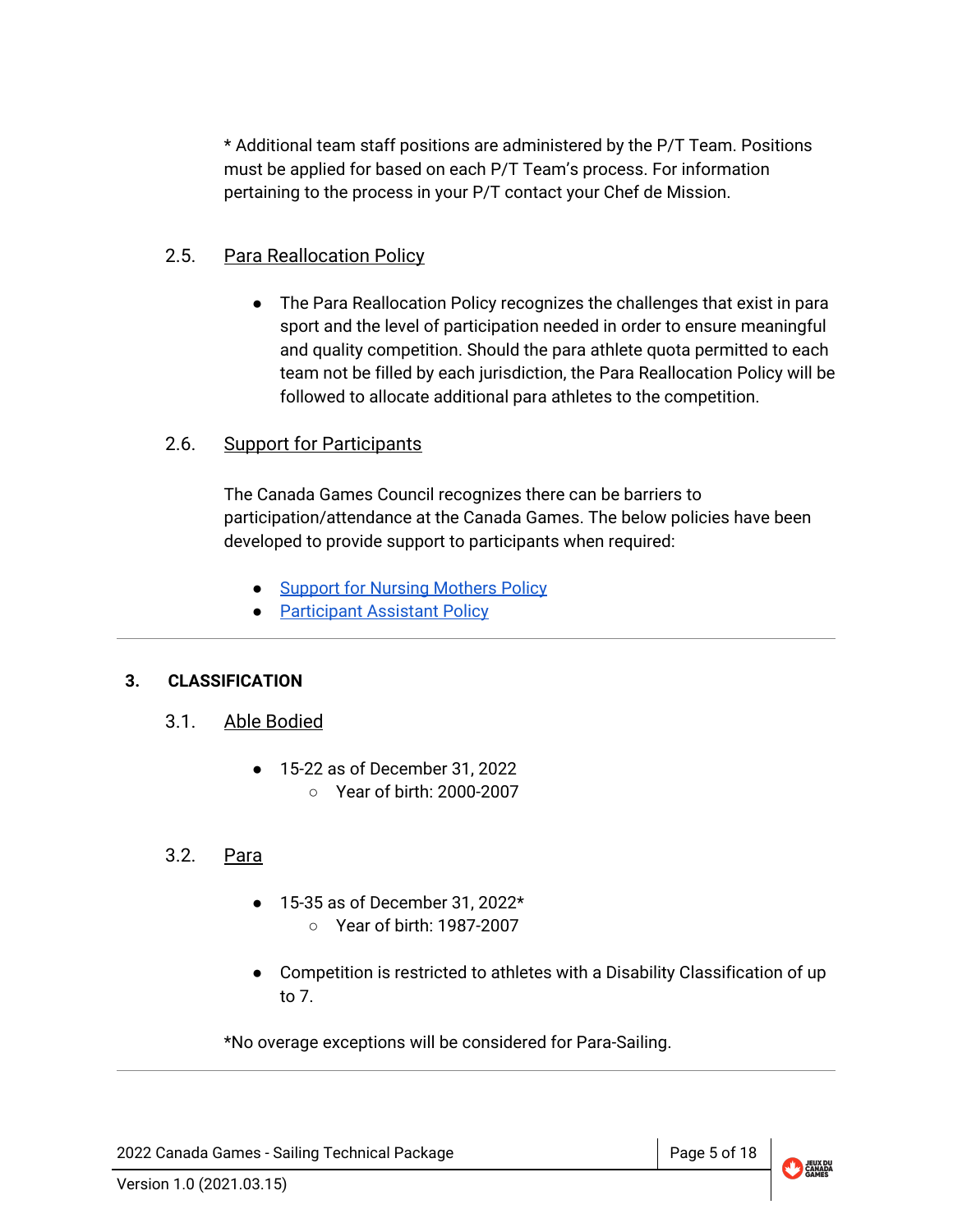## <span id="page-5-1"></span><span id="page-5-0"></span>**4. ELIGIBILITY**

#### 4.1. Athletes

Excluded from the Canada Games are:

- Senior National Team Members Defined as: Athletes who have held an SR, SR1, SR2 or C1 card at any time; and/or, athletes who are part of (on the roster of) a standing Senior National Team (i.e. recognized as a Senior National Team member regardless of event participation)
- Athletes who have previously competed at the following events:
	- Senior World Championships
	- Olympic Games
	- Paralympic Games
	- Pan Am Games

No athlete can be rendered ineligible within 90 days of the opening of the Games due to National Team status, carding status or competing in an excluded event (i.e., If an athlete is granted National Team status for the first time, carding status or competed in an excluded event after May 8, 2022 they will still be considered eligible to compete at the 2022 Canada Games).

\* Athletes who hold a C1 card (as defined by Sport Canada's Athlete Assistance program) or are in their first year of Senior National Team status may be deemed eligible on a case by case basis. Requests must be submitted to the respective P/T Team Chef de Mission and approved by the Canada Games Council's Eligibility Committee.

All athletes must meet the eligibility regulations outlined in CGC's [Eligibility](https://drive.google.com/file/d/1wUszKUOf7U-2GvIpWw7vTUdqfha5f0UW/view?usp=sharing) [Policy](https://drive.google.com/file/d/1wUszKUOf7U-2GvIpWw7vTUdqfha5f0UW/view?usp=sharing).

## <span id="page-5-2"></span>4.2. Coaches

- 4.2.1. Coaches named on the official registration form must be certified under the National Coaching Certification Program (NCCP) Competition Stream, Development Context (certified status) in Sailing.
	- Coaches must be so certified no later than 90 days prior to the opening ceremony (May 8, 2022).

2022 Canada Games - Sailing Technical Package Page 18 and Research 18 and Page 6 of 18

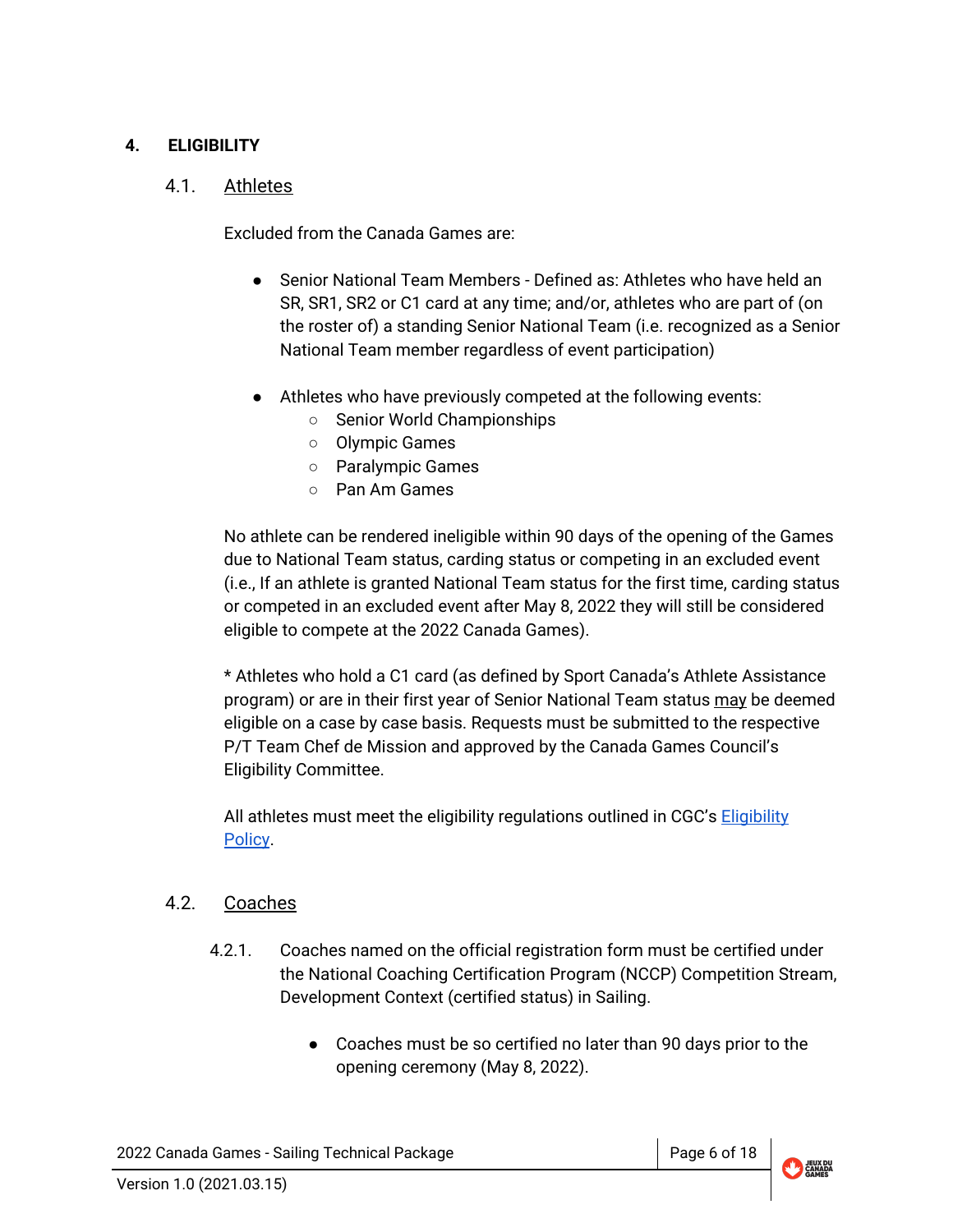- Please note that "NCCP Competition-Development Certified, Not Renewed" does not qualify under the coaching standards for the 2022 Canada Summer Games.
- Please refer to the CGC's Coach [Certification](https://drive.google.com/open?id=1G3R4LPSxy5bc_IZALgwLYqQzOpxFSm4x) Policy for additional information:
- For more information on the coach certification pathway, please see Appendix 1.
- 4.2.2. All coaches must be in good standing with the Sail Canada, and have signed Sail Canada's Coach's Code of Conduct.

## <span id="page-6-1"></span><span id="page-6-0"></span>**5. COMPETITION**

## 5.1. Events

There shall be competition in the following events:

- Under 22 (no younger than 15) Male category
- Single-handed Laser: 1 competitor per boat (individual competition)
- Double handed 29er: 2 competitors per boat (team competition)
- Under 22 (no younger than 15) Female category
- Single-handed Laser Radial: 1 competitor per boat (individual competition)
- Double handed 29er: 2 competitors per boat (team competition)
- Para Sailing Mixed category
- 2.4m: 1 competitor per boat (individual competition)

## 5.2. Weather Protocol

In the event of a postponement, racing could commence up until 8:00pm. Protocol for postponement and cancelation will follow the Racing Rules of Sailing.

## 5.3. General

2022 Canada Games - Sailing Technical Package Page 7 of 18

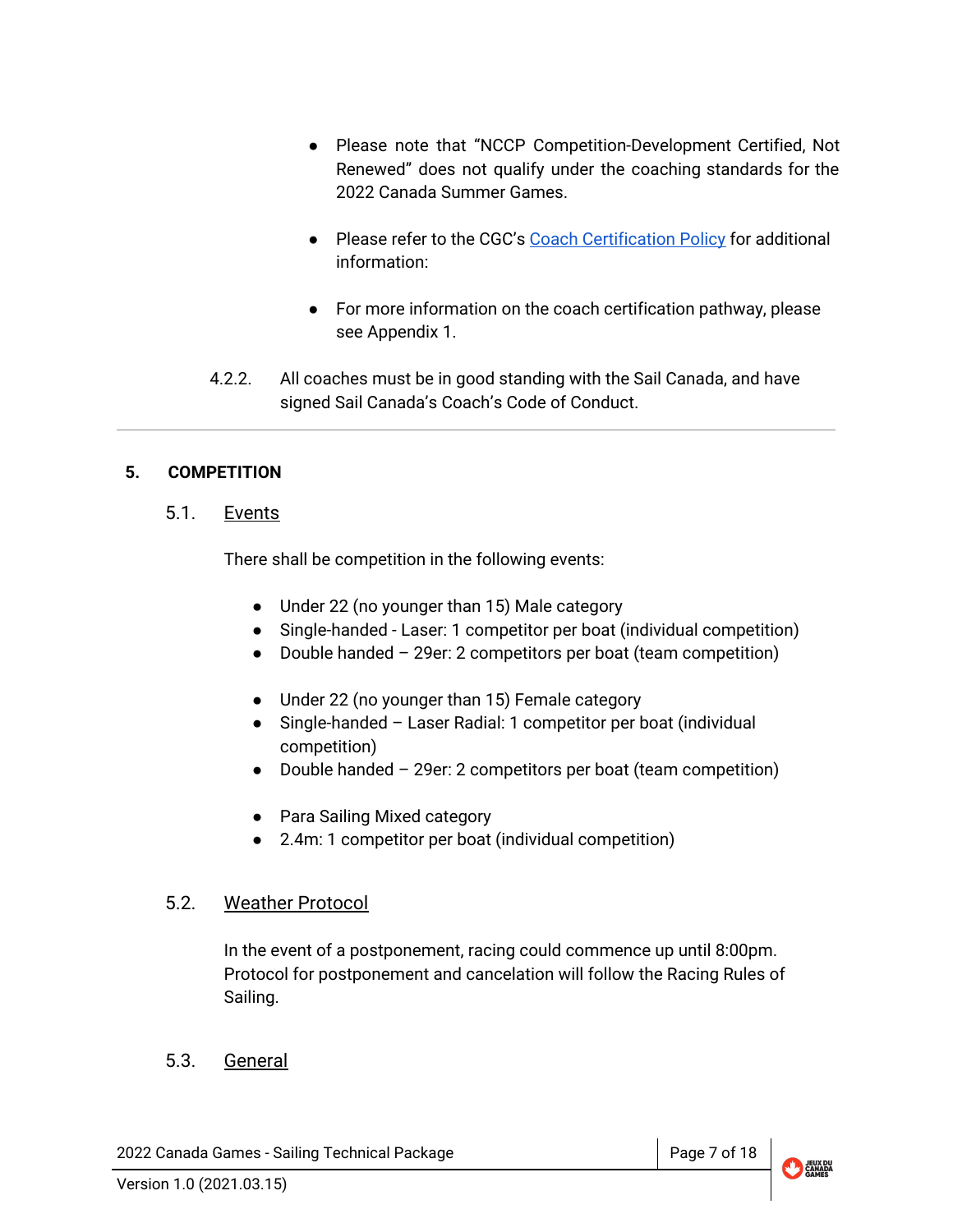The Canada Games are organized by the Canada Games Council, the 2022 Canada Games Host Society, Sail Canada, Ontario Sailing.

## <span id="page-7-0"></span>5.4. Rules

- 5.4.1. The regatta will be governed by the rules as defined in the Racing Rules of Sailing (RRS), the Canada Games Council **[Eligibility](https://drive.google.com/file/d/1wUszKUOf7U-2GvIpWw7vTUdqfha5f0UW/view?usp=sharing) Policy** and Canada Games rules, regulations, and requirements.
- 5.4.2. All boats are subject to measurement prior to the regatta as well as inspection for compliance with class rules at any time during the regatta.
- 5.4.3. Each boat is required to have valid third party liability insurance with a minimum coverage of one million dollars CAD per event. Boats shall provide a photocopy of the insurance certificate to the organizing authority at registration.
- 5.4.4. The Notice of Race (NoR) will be posted on the Sail Canada website.
- 5.4.5. Sailing Instructions will be provided at registration.
- 5.4.6. Each boat will be required to display on each side of the mainsail her Provincial/Territorial letters. They will be provided by the organizing authority and applied under its direction.
- 5.4.7. Each sailor may be required to wear a Provincial/Territorial bib on the outside of all other clothing and equipment. The organizing authority will provide bibs to each competitor.
- 5.4.8. A competitor may compete in only one event and each Province/Territory may make only one entry per event.

## <span id="page-7-1"></span>5.5. Schedule

5.5.1. The schedule is as follows:

| <b>Date</b> | <b>Start</b> | <b>Event</b> |
|-------------|--------------|--------------|
| August 14   | All day      | Arrival      |

2022 Canada Games - Sailing Technical Package Page 8 of 18

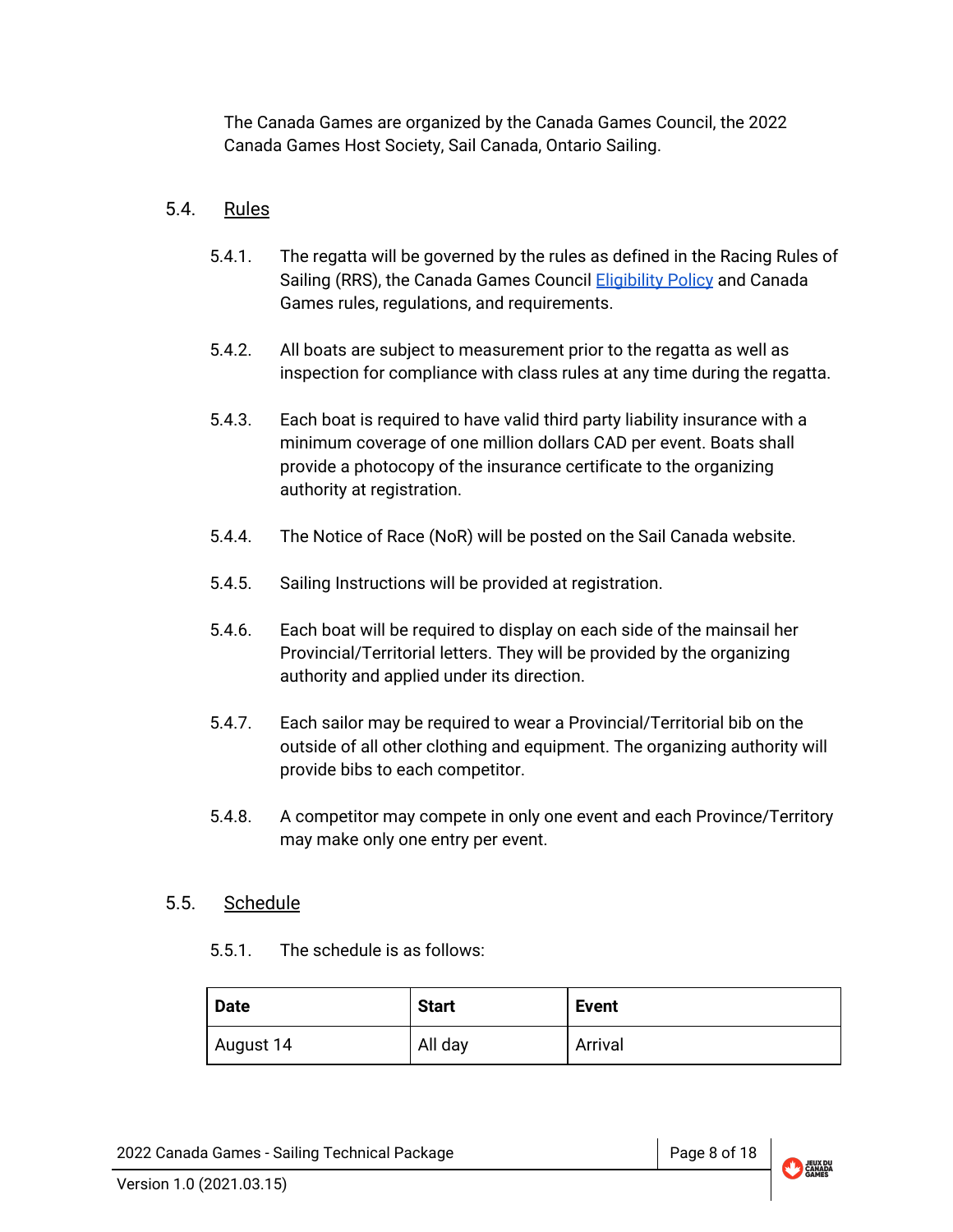| August 15 | 10:00 - 10:00 pm  | <b>Training &amp; Opening Ceremony</b> |
|-----------|-------------------|----------------------------------------|
| August 16 | $10:00 - 5:00$ pm | Training                               |
| August 17 | 11:00             | Racing                                 |
| August 18 | 11:00             | Racing                                 |
| August 19 | n/a               | <b>Weather Day</b>                     |
| August 20 | 11:00             | Racing                                 |
| August 21 | 11:00             | Racing                                 |

- 5.5.2. Eight races are scheduled for the Laser, Laser Radial and 2.4mR events. Twelve races are scheduled for the 29er events. Four days of racing are scheduled for all events, with one Weather Day. If necessary, the Weather Day may be used for racing to maintain the schedule of races in the series.
- 5.5.3. Two races are scheduled per day for the Laser, Laser Radial and 2.4M events and three races are scheduled per day for the 29er's events. One additional race per day may be raced to maintain the schedule or to go one race ahead of schedule.
- 5.5.4. On the last scheduled racing day for each event no warning signal will be made after 1600.
- 5.5.5. From 15 August to 21 August, a coaches meeting will be held at 0900 in the clubhouse.

## <span id="page-8-0"></span>5.6. Venue

5.6.1. To be confirmed

## <span id="page-8-1"></span>**6. TIE BREAKING RULES - COMPETITION**

In the case of a tie, the Racing Rules of Sailing will be referenced.

2022 Canada Games - Sailing Technical Package Page 9 of 18

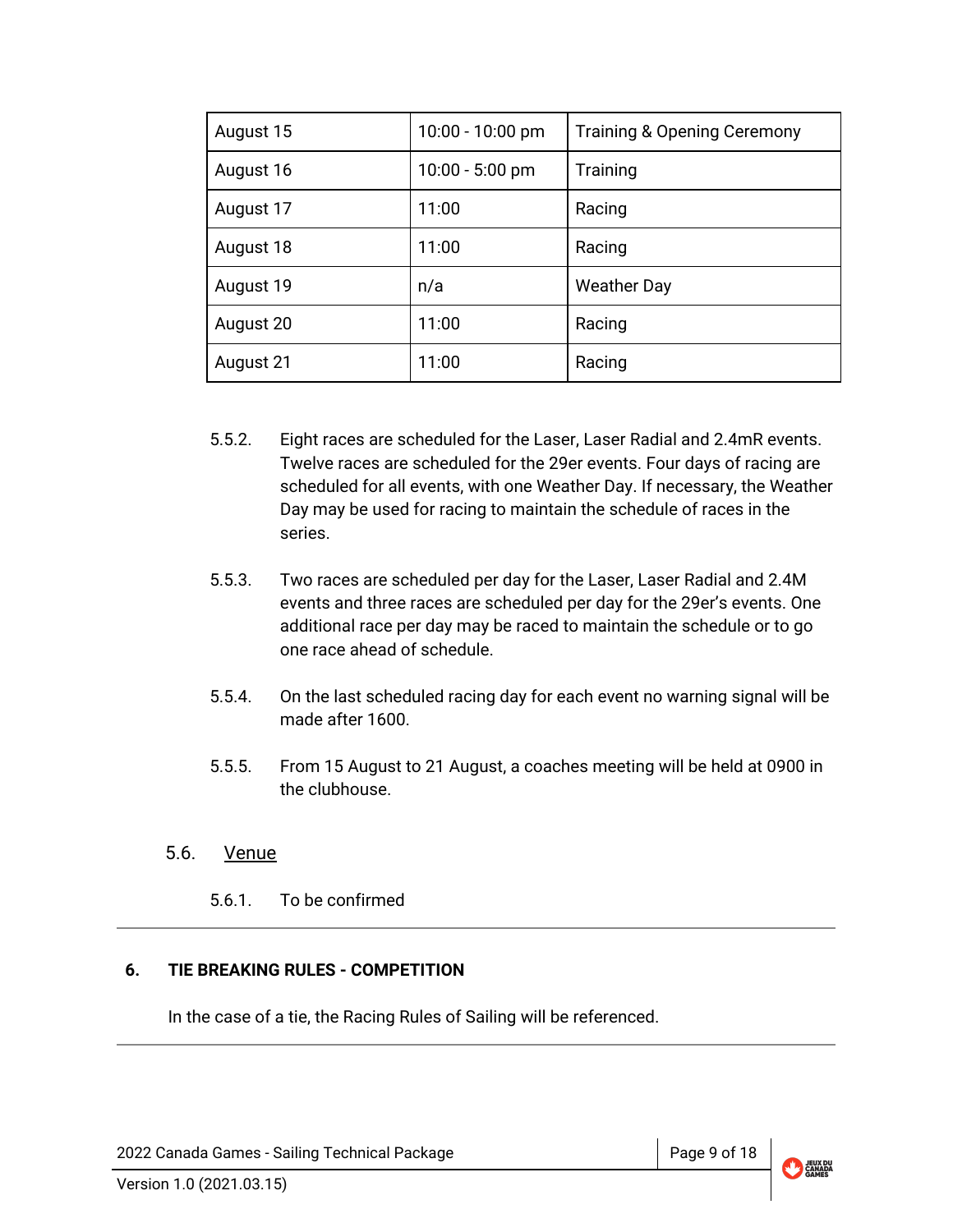## <span id="page-9-1"></span><span id="page-9-0"></span>**7. REGISTRATION & EVENT ENTRIES**

## 7.1. Canada Games Council Registration Deadline

7.1.1. All participants (athletes, coaches, managers and additional team staff) must be registered in the Canada Games electronic registration system no later than 14 days prior to the Opening Ceremony (July 23rd, 2022).

## <span id="page-9-2"></span>7.2. Event Entries

- 7.2.1. A competitor may compete in only one event and each province/territory may make only one entry per event.
- 7.2.2. Event entries for each participant must be confirmed at the Coach/Manager meeting held prior to the first event.

## <span id="page-9-3"></span>**8. SPORT SCORING POINTS**

Sport scoring points are a tool used to determine the performance of a P/T Team across all events within a sport. At the conclusion of an event, sport scoring points will be awarded using the following criteria:

## <span id="page-9-4"></span>8.1. Single Hand Events

- Athletes will be ranked from first through last place
- If an athlete does not finish or is disqualified, the athlete will not receive sport scoring points
- If there is a tie, points will be shared equally between competitors (i.e. If two athletes are tied for first then each competitor would receive 98.5 points [(100+97)/2] and 3rd place points would be awarded to the next finisher)
- Each event will be scored separately
- Sport scoring points will be awarded based on the chart below

| <b>Placing</b> | <b>Points</b> | <b>Placing</b> | <b>Points</b> | <b>Placing</b>   | <b>Points</b> |
|----------------|---------------|----------------|---------------|------------------|---------------|
| 1st            | 100           | 6th            | 85            | 11th             | 75            |
| 2nd            | 97            | 7th            | 83            | 12th             | 74            |
| 3rd            | 94            | 8th            | 81            | 13 <sub>th</sub> | 73            |

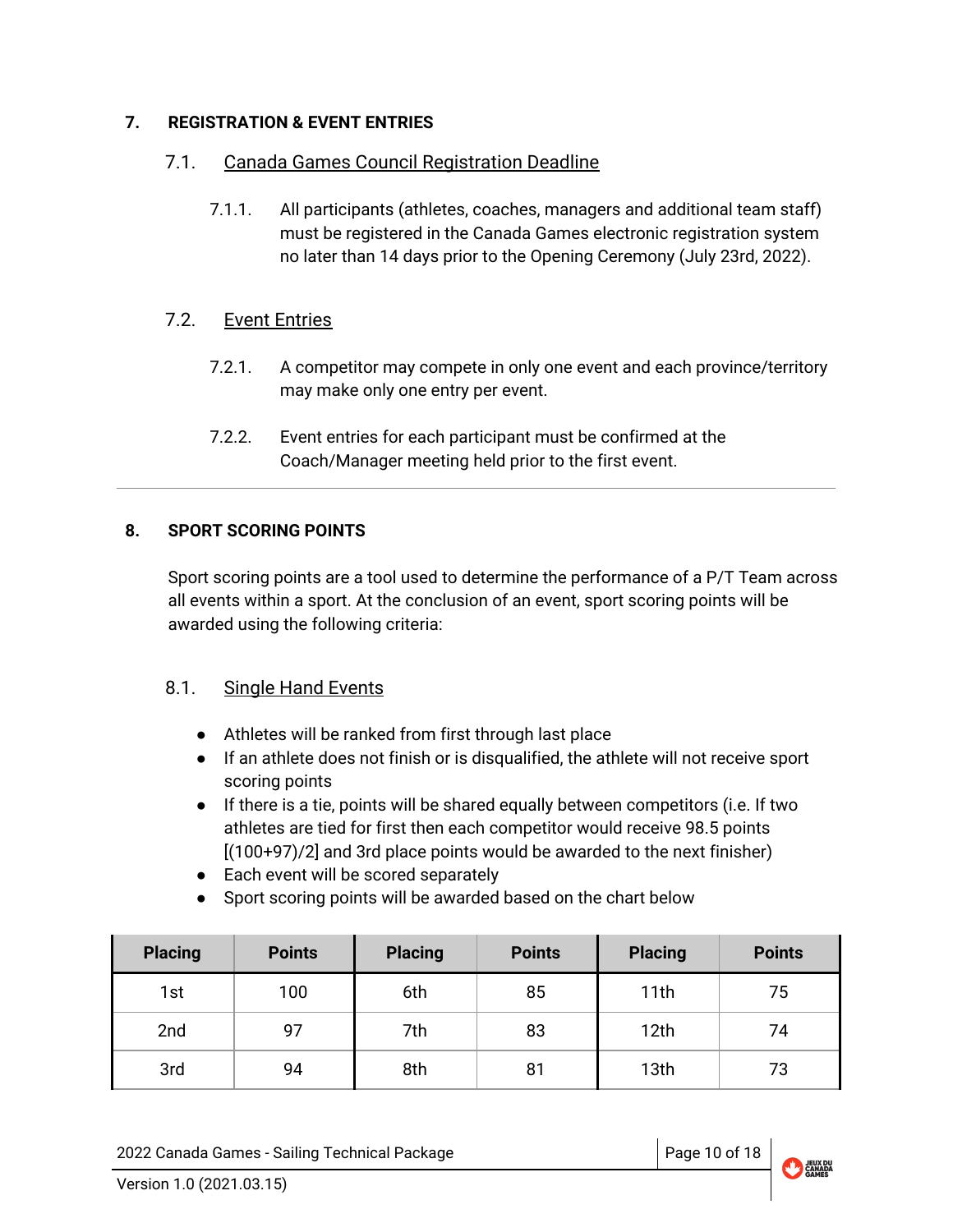| 4th | ۵۰ | 9th  | 70<br>ч |  |
|-----|----|------|---------|--|
| 5th | 88 | 10th |         |  |

## 8.2. Team Events

- Teams will be ranked from first through last place
- If a team does not finish or is disqualified, the team will not receive sport scoring points
- If there is a tie, points will be shared equally between teams (i.e. If two teams are tied for first, then each team would receive 98.5 points [(100+97)/2] and 3rd place points would be awarded to the next finisher)
- Each event will be scored separately

| <b>Placing</b> | <b>Points</b> | <b>Placing</b> | <b>Points</b> | <b>Placing</b> | <b>Points</b> |
|----------------|---------------|----------------|---------------|----------------|---------------|
| 1st            | 150           | 6th            | 100           | 11th           | 50            |
| 2nd            | 140           | 7th            | 90            | 12th           | 40            |
| 3rd            | 130           | 8th            | 80            | 13th           | 30            |
| 4th            | 120           | 9th            | 70            |                |               |
| 5th            | 110           | 10th           | 60            |                |               |

● Sport scoring points will be awarded based on the chart below

## <span id="page-10-0"></span>8.3. Para Events

- Athletes will be ranked from first through last place
- If an athlete does not finish or is disqualified, the athlete will not receive sport scoring points
- If there is a tie, points will be shared equally between competitors (i.e. If two athletes are tied for first then each competitor would receive 98.5 points [(100+97)/2] and 3rd place points would be awarded to the next finisher)
- Each event will be scored separately
- Sport scoring points will be awarded based on the chart below

| <b>Placing</b> | <b>Points</b> | <b>Placing</b> | <b>Points</b> | <b>Placing</b> | <b>Points</b> |
|----------------|---------------|----------------|---------------|----------------|---------------|
| 1st            | 100           | 6th            | 85            | 11th           | 75            |

2022 Canada Games - Sailing Technical Package Page 11 of 18

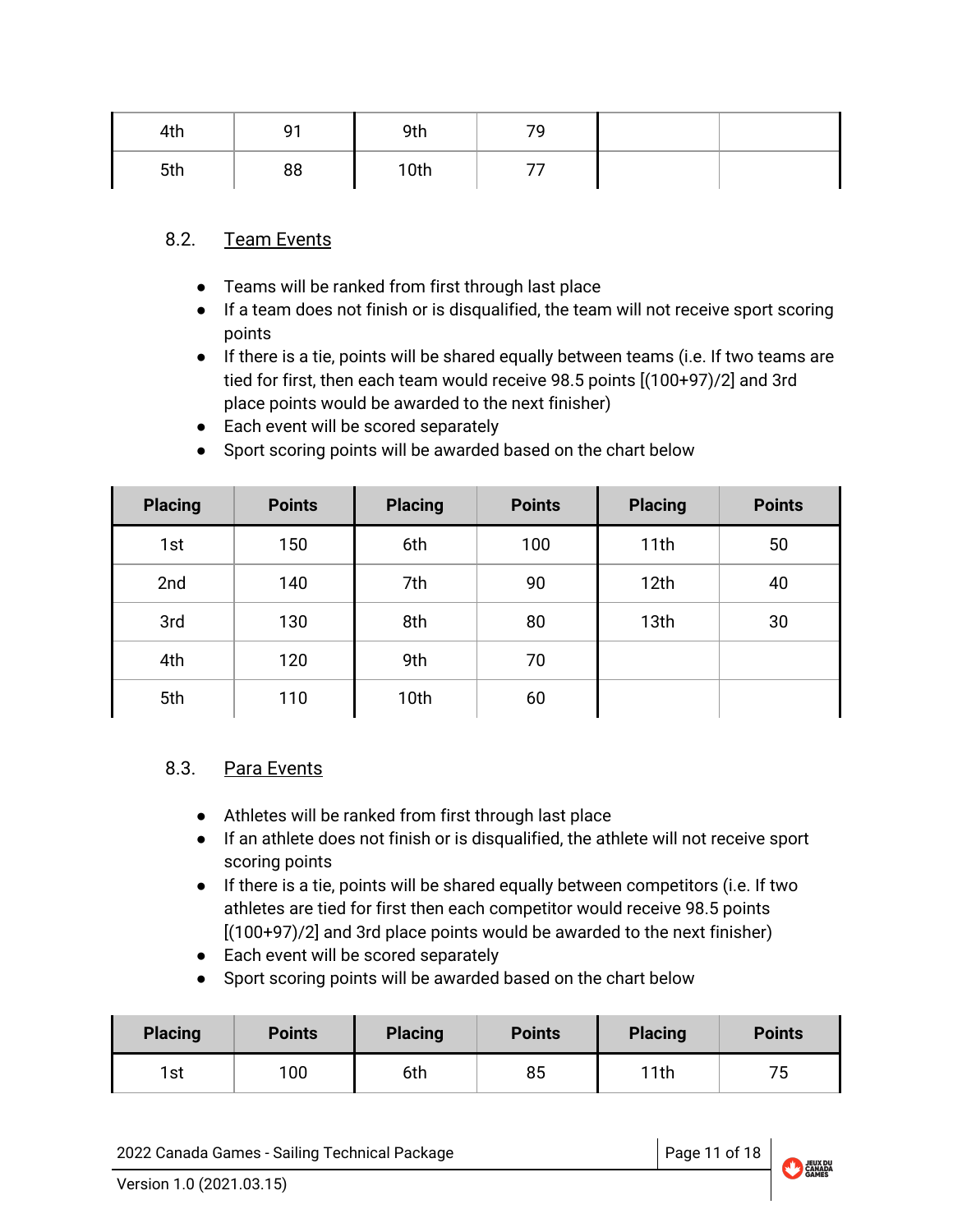| 2nd | 97 | 7th  | 83 | 12th | 74 |
|-----|----|------|----|------|----|
| 3rd | 94 | 8th  | 81 | 13th | 73 |
| 4th | 91 | 9th  | 79 |      |    |
| 5th | 88 | 10th | 77 |      |    |

## <span id="page-11-0"></span>**9. FLAG POINTS**

Games to Games performance by a P/T Team at the Canada Games is measured by accumulated Flag Points. Every P/T Team is awarded Flag Points for its ranked performance in each sport in which it competes.

In Sailing, Flag Points will be awarded together for female and male events based on the total of sport scoring points awarded.

After ranking the P/T Teams from first to last, and after any ties have been resolved as detailed in Section 10 (Tie [Breaking](#page-11-1) Rules - Flag Points), Flag Points will be awarded as follows:

| <b>Placing</b> | <b>Points</b> | <b>Placing</b> | <b>Points</b> | <b>Placing</b> | <b>Points</b>  |
|----------------|---------------|----------------|---------------|----------------|----------------|
| 1st            | 20            | 6th            | 10            | 11th           | 3              |
| 2nd            | 18            | 7th            | 8             | 12th           | $\overline{2}$ |
| 3rd            | 16            | 8th            | 6             | 13th           |                |
| 4th            | 14            | 9th            | 5             |                |                |
| 5th            | 12            | 10th           | 4             |                |                |

## <span id="page-11-1"></span>**10. TIE BREAKING RULES - FLAG POINTS**

If, at the completion of all events, two or more provinces/territories have the same number of accumulated sport scoring points, the team with the most event first place finishes will be given the higher ranking. If still tied, the team with the highest number of second place finishes will be given the higher ranking and so on, until the tie is broken.

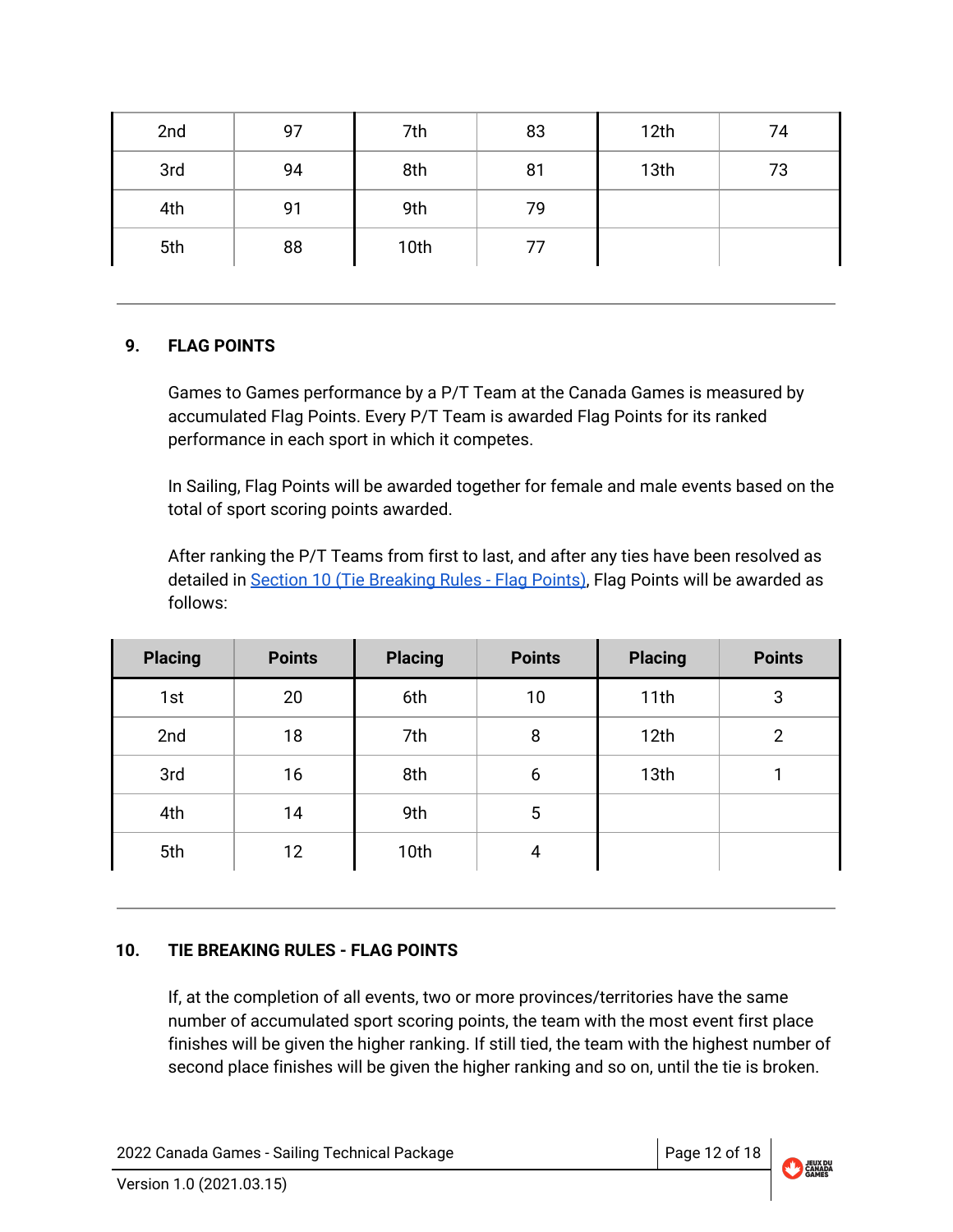#### <span id="page-12-0"></span>**11. MEDALS**

The Canada Games will award medals to athletes only.

#### <span id="page-12-1"></span>**12. COMPETITION UNIFORM**

Provincial/Territorial colors must be worn for ceremonies. Additional information on each Provincial/Territorial team's colours can be found in Appendix C of the CGC's [Commercialization](https://drive.google.com/file/d/1vMbiA2HctQIuBGM_NmMtRi0hMPPDlMQb/view?usp=sharing) and Sponsorship Policy. On the water, sailors will wear their own technical sailing clothing/gear.

#### <span id="page-12-3"></span><span id="page-12-2"></span>**13. EQUIPMENT**

#### 13.1. Safety

When on the water, each competitor/coach/manager is required to wear, at all times, (except when changing clothing), a PFD. This changes Rule 40 and the preamble to Part 4 of the Racing Rules of Sailing.

## <span id="page-12-4"></span>13.2. Boats

Each Provincial/Territorial athlete shall be responsible for providing and maintaining their own equipment at the event.

#### <span id="page-12-5"></span>13.3. Support Boats

- 13.3.1. Support boats will be permitted for team staff only, and must be supplied by the Provincial/Territorial Sailing Organization.
- 13.3.2. Support boats can carry no more than 1 staff person from any one Province/Territory and no more than 3 staff person's total.
- 13.3.3. Provinces/Territories that do bring a support boat may be required to carry a staff member from another Province/Territory.
- 13.3.4. Support boats shall display Provincial/Territorial identification.

2022 Canada Games - Sailing Technical Package Page 13 of 18

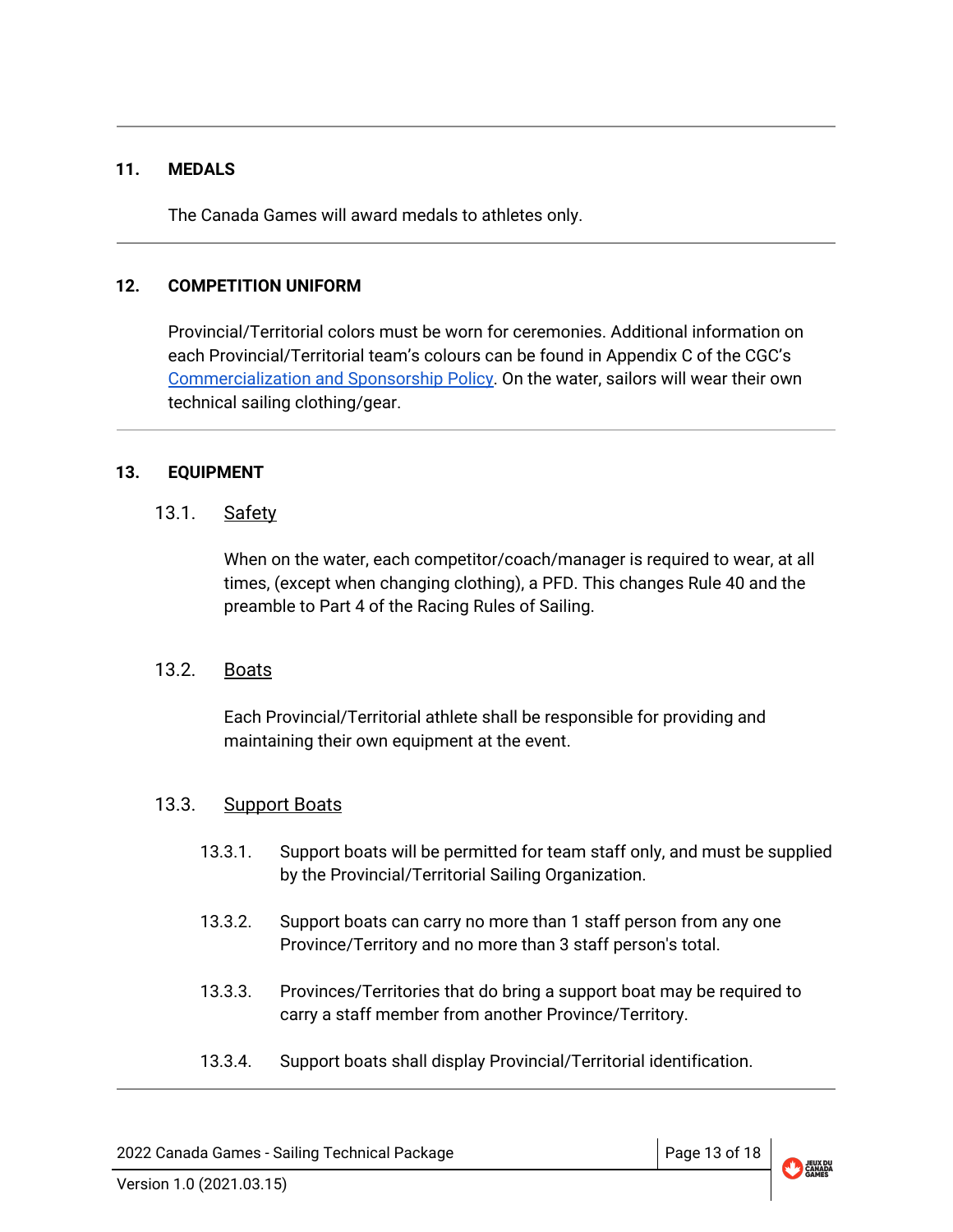#### <span id="page-13-0"></span>**14. PROTEST & APPEALS**

#### <span id="page-13-1"></span>14.1. Canada Games Council Appeal Policy

Appeals relating to the Sailing Technical Package or any decisions made by the CGC will be made in accordance with [Canada](https://drive.google.com/file/d/14PkgYQ4XRpXKFR2DO2MX31tRuLg5tNZ8/view?usp=sharing) Games Appeal Policy.

#### <span id="page-13-2"></span>**15. ANTI-DOPING**

The CGC adopts the Canadian Anti-Doping Program (CADP) Covenant as a fundamental commitment to engage in a cooperative and collaborative effort to eliminate doping in sport and to support harmonized, coordinated and effective anti-doping measures in Canada. Any Canada Games participant (athlete, coach, manager, technical support, or other person) found to have committed an anti-doping rule violation at the Canada Games (as determined pursuant to the CADP) will be subject to all of the penalties and consequences, as outlined in the Canadian [Anti-Doping](https://cces.ca/sites/default/files/content/docs/pdf/cces-policy-cadp-2015-v2-e.pdf) Program.

#### <span id="page-13-3"></span>**16. APPENDICES**

Please review the attached appendices as they form an integral part of this technical package.

- APPENDIX 1 Coach Certification Requirements
- APPENDIX 2 Performance Guidelines
- APPENDIX 3 Age Dispensation
- <span id="page-13-4"></span>● APPENDIX 4 - Boat Transportation Policy

2022 Canada Games - Sailing Technical Package Page 14 of 18

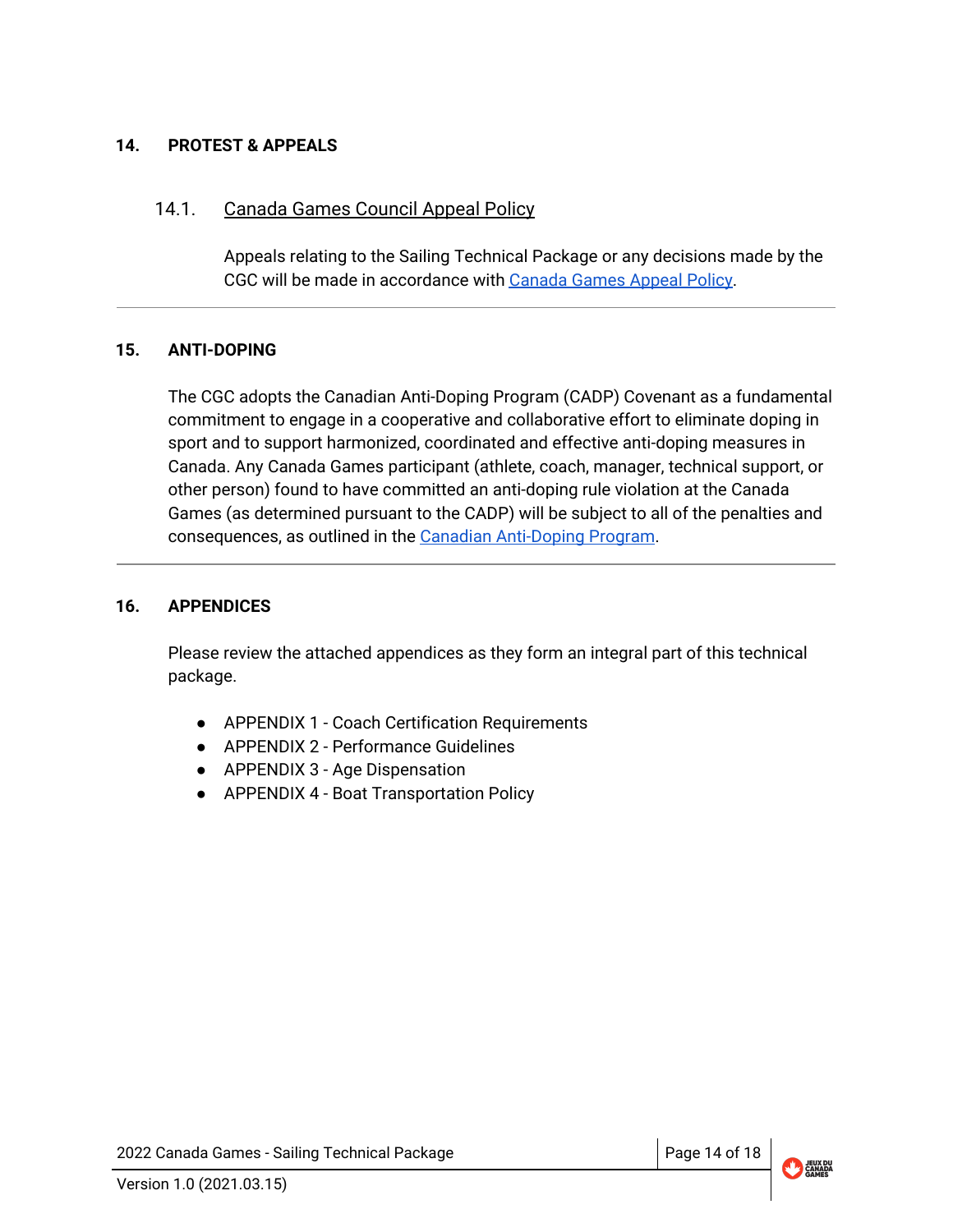#### **APPENDIX 1 - COACH CERTIFICATION REQUIREMENTS**



**CANSail Development Coach** 



#### **Pathway to Coach Development & Certification**

#### **Development Coach Candidate Selection Process**

· Potential candidates who have had previous racing experience (preference for having campaigned an ISAF-recognized class) and show an interest in race coaching are to submit an application to Sail Canada including an endorsement of their Provincial Sailing Association or Regional Training Centre.

· Endorsed applications are sent to the Development Coach Program Selection Panel, which selects the 10-12 strongest candidates for the National Development Coach Course.

• Candidates begin work on fulfilling the prerequisites associated with Development Coach Program certification:

- O Pleasure Craft Operator Card
- **O** Boat Rescue and First Aid Certification
- O Completion of the 6 NCCP Competition-Development Multi-Sport Modules

#### **Development Coach Course**

At the 5-day national course, coach candidates are trained on how to:

- Structure and execute an effective on-water practice
- · Analyze performance, give feedback, and use video
- Teach tactics and strategy specific to sailing
- Design and manage 4-12 month Race Team programs
- Incorporate fitness, nutrition, and mental training into their program
- Coach at regattas
- · Be an effective leader
- Recognize essential rigging, tuning, and technique in 2 or more Sail Canada recognized classes (Likely C420, Laser/Radial, or 29er)

At the end of the course, candidates who meet Sail Canada professionalism and safety standards will be awarded "CANSail Development Coach - Trained" status. In addition, at their discretion Development Coach Program Course Facilitators may begin checking off items on candidates "Evaluation Checklist" when transitioning "Trained" candidates to the Mentoring and Certification stage.

#### **Mentoring, Evaluation, and Full Certification**

Trained Candidates are assigned Mentors after the Development Coach Course.

- Trained Candidates and Mentors work together to:
	- · Ensure candidates complete all prerequisites
	- Practice and hone the 8 skills developed at the Development Coach Course
	- Evaluate/verify proficiency and check off all items on the Evaluation Checklist (a minimum of three face-to-face sessions are required to do this - once where the Candidate sees the Mentor at work, once where the Mentor sees the Candidate at work, and once at a regatta)

An External Evaluator must take part in components of the evaluation and sign off on the final Evaluation Checklist.

Coaches that successfully complete all prerequisites and are evaluated as complete on all items on the Evaluation Checklist will be awarded "CANSail Development Coach - Certified" status.

#### **Maintaining Certification**

To maintain certification as a Sail Canada Development Coach / NCCP Comp Dev coaches must:

- Maintain validity of Prerequisites (First Aid/CPR and Coach Boat Safety)
- Undergo Practical re-evaluation in the program every 3 years. Re-evaluation sessions may be arranged by contacting coach@sailing.ca.

2022 Canada Games - Sailing Technical Package Page 15 of 18

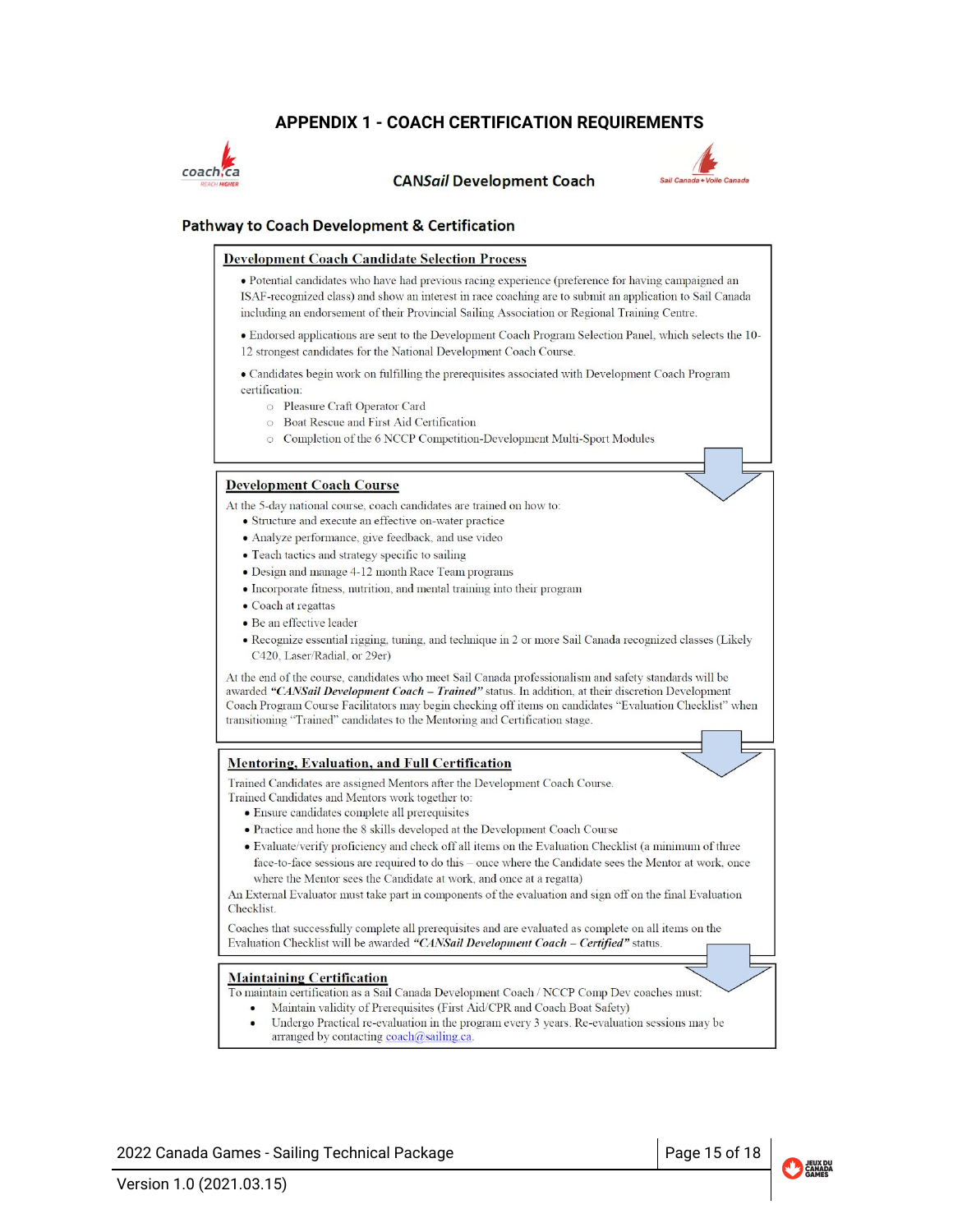## **APPENDIX 2 - PERFORMANCE GUIDELINES**

<span id="page-15-0"></span>*The following Performance Guidelines have been established by the respective NSO, at the request of the CGC and the Federal-Provincial/Territorial Sport Committee (FPTSC), to reflect the expected training and/or performance parameters of a typical Canada Games athlete in the Training to Compete phase of LTAD. These Performance Guidelines have been developed as a tool for P/T teams to use at their discretion in the training and selection of their Canada Games teams. These Guidelines are not required selection criteria.*

Able Bodied:

Single Handed – Laser / Laser Radial: It is recommended that athletes compete in train to compete events (as defined by Sail Canada) during the 2020 competitive season (Laser / Laser Radial Youth &/or Senior Nationals).

Doubles Handed – 29er Class: It is recommended that athletes compete in train to compete events (as defined by Sail Canada) during the 2020 competitive season (Youth &/or Senior Nationals).

Para:

2.4m Class - It is recommended that athletes compete in training to compete events (as defined by Sail Canada) during the 2020 competitive season.

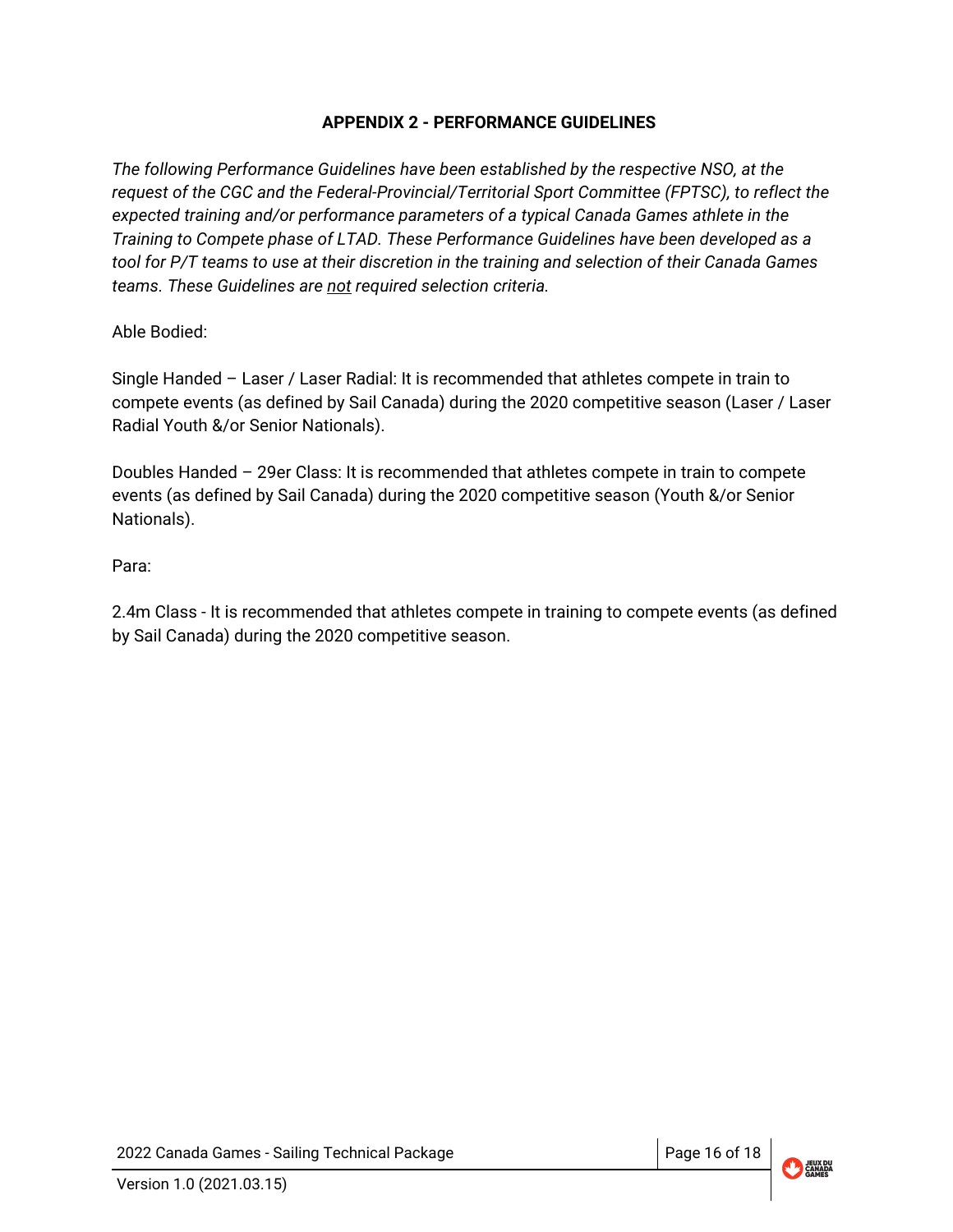#### **APPENDIX 3 - AGE DISPENSATION**

<span id="page-16-0"></span>*Process to apply for an age dispensation exemption will be included in a future update of the technical package.*

2022 Canada Games - Sailing Technical Package Page 17 of 18